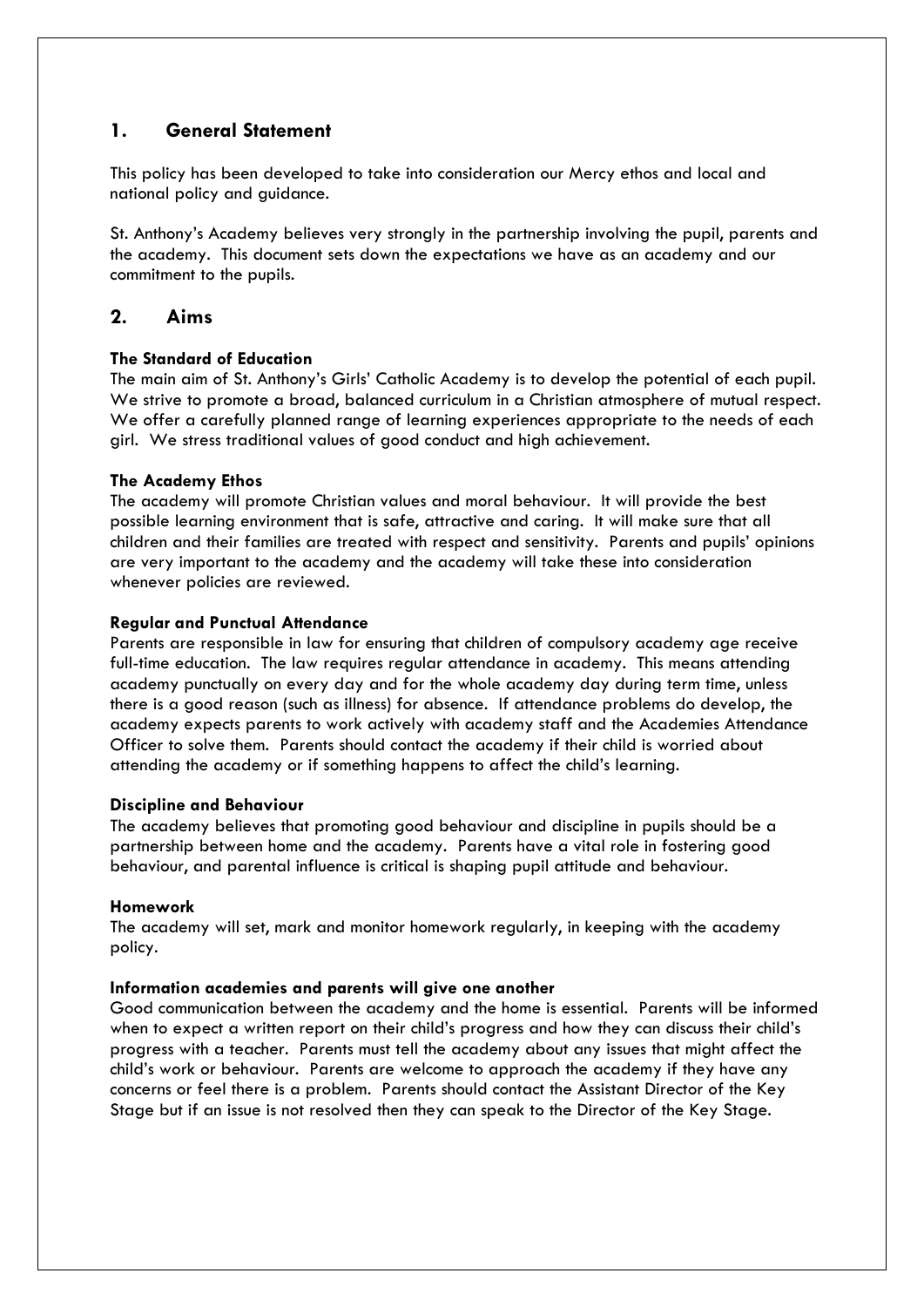# **3. Responsibilities**

### **Governing Body**

- Seek financial efficiency and value for money.
- Draw up and publish academy policies.
- Consult with and report to parents/carers.
- Ensure compliance with statutory obligations, including health and safety regulations.
- Monitor and review all aspects of the academy's work.

### **Parents/Carers**

- Parents are responsible for sending their daughter to academy regularly, on time and in full uniform.
- Parents must ensure that their daughter has all the necessary equipment and kit that she needs.
- Parents are responsible for notifying the academy if their child cannot attend.
- Parents do not have the right to take children on holiday in term time.
- If a child is taken out of the academy in the morning for medical reasons she should return following the appointment.
- Parents must work with the academy to try and make sure that their daughter behaves well.
- Parents must make every effort to support their children's learning at home.
- Parents should attend parents' evening.
- Parents must inform the academy of any circumstances that may affect their child's ability to learn effectively.
- Parents should support the academy and its policies as fully as possible.
- Parents should read all correspondence from the academy and respond promptly when necessary.

### **The Academy**

- The academy is responsible for providing pupils with a safe well ordered and caring environment.
- The academy is responsible for having a clearly stated published rewards and sanctions policy.
- The academy will set and mark homework regularly.
- The academy will provide a balanced and challenging curriculum which meets the needs of all pupils.
- The academy will listen to and respond quickly to any concerns parents/pupils may have.
- The academy will contact parents if there are concerns about a child's attendance, punctuality or behaviour.
- The academy will encourage pupils to attend regularly and punctually.
- The academy will keep parents informed about pupil progress.
- The academy will provide high quality teaching and a variety of enrichment activities.

### **Pupils**

- Pupils must work to the best of their ability.
- Pupils must show respect for others both in and out of academy.
- Pupils will be expected to observe the academy's rewards and sanctions and anti bullying policy.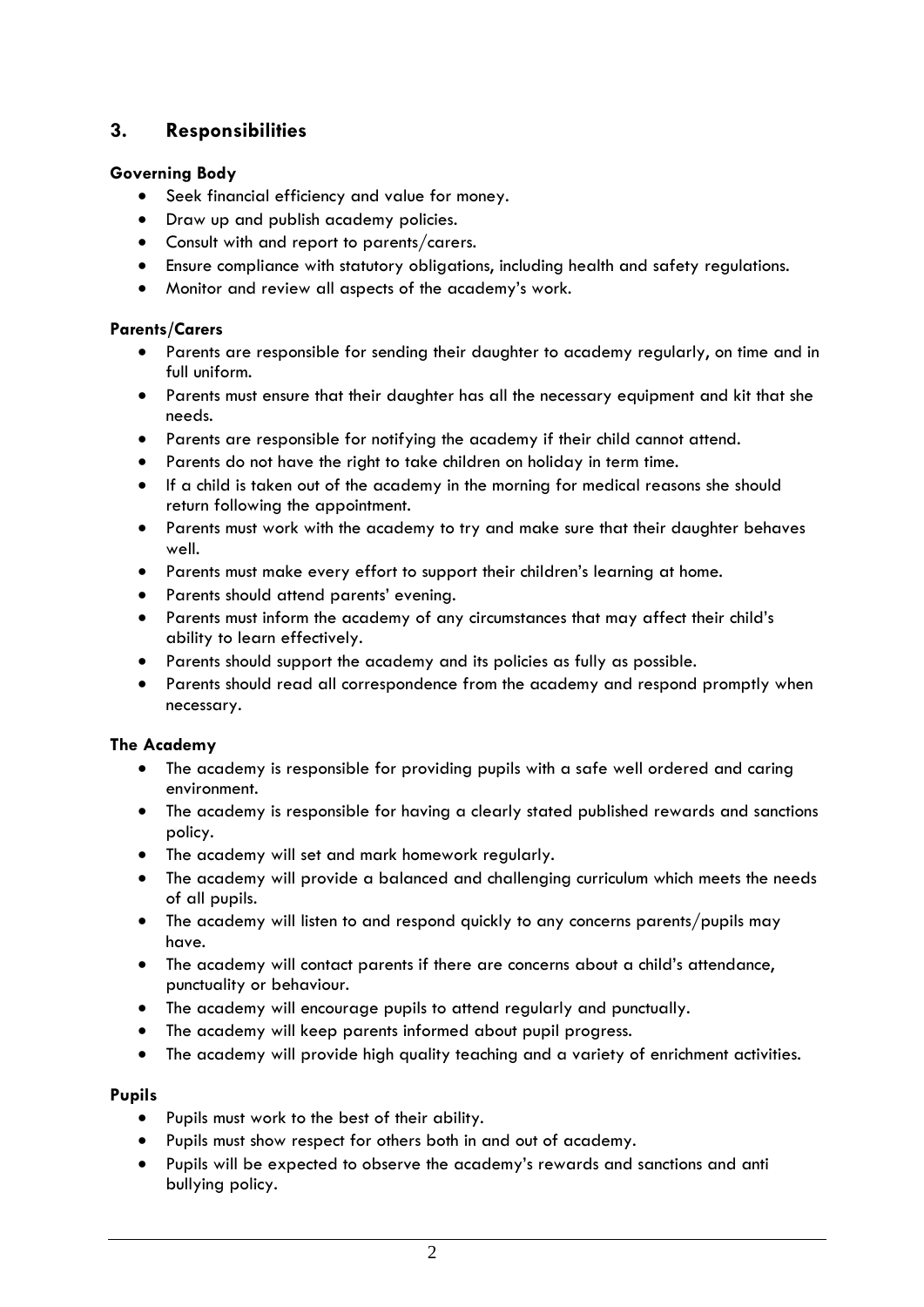- Pupils must attend the academy regularly, be on time and in full uniform.
- Pupils must cooperate with teachers.
- Pupils must record and complete homework on time.
- Pupils must respect the academy environment and the local community.
- Pupils must adopt a positive attitude towards, and participate fully in, the life of the academy.
- Pupils must keep the planner up to date and make sure that books are properly used and looked after.
- Pupils must be responsible for taking communications to and from academy and home.

Below are government suggested guidelines for the length of time pupils should work each evening.

- Years  $7$  and  $8$  45 90 minutes a day
- Year 9  $1\frac{1}{2}$  hours a day
- Years 10 and 11  $\frac{1}{2}$  to 2  $\frac{1}{2}$  hours a day

### **4. Procedures**

All parents of, and pupils in, year 7 will sign the home academy contract. Parents will keep a copy, a copy will be kept in pupil files of all contracts. (See Annex 1).

All students in Sixth Form and their parents will sign the Sixth Form Contract. All copies will be kept by the Director of Sixth Form (See Annex 2).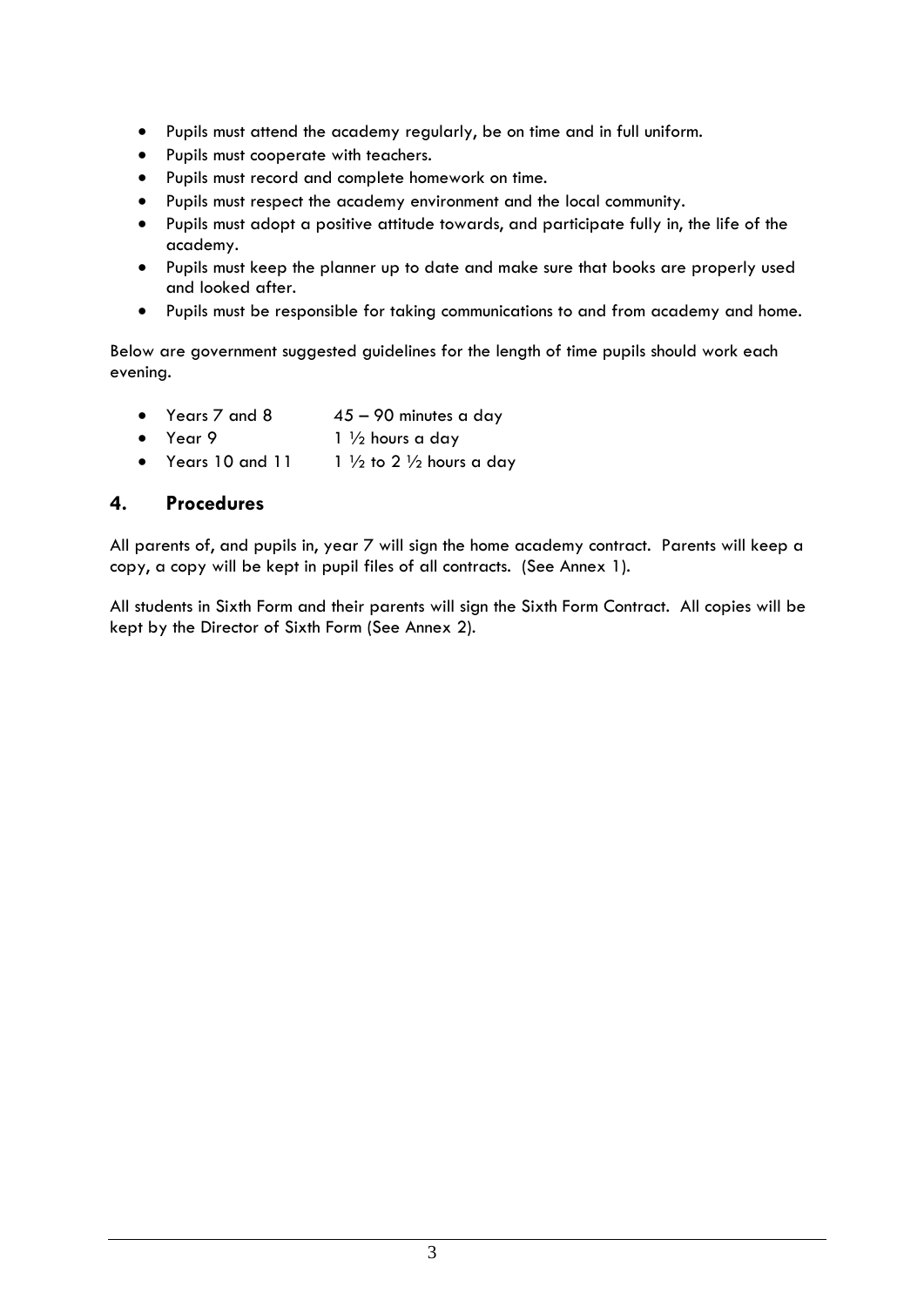

## **St. Anthony's Girls' Catholic Academy**

### **Academy Home School Agreement**

**Produced and signed for the benefit of:** 

\_\_\_\_\_\_\_\_\_\_\_\_\_\_\_\_\_\_\_\_\_\_\_\_\_\_\_\_\_\_\_\_\_\_\_

(Print student name and form)

#### **Academy ethos**

As a Mercy Academy our education vision and ethos is

Christ centred

Dignity of the human person, builds up self esteem, caring and belonging, personalized learning

- Faith enlightened
- Faith, culture and life dialogue and harmony
	- Shows concern for the poor especially women and girls
- Eradicate suffering and its causes, compassion and search for justice
- Builds communities

Social responsibility, respect for life, the academy as a community of warmth and love

Pursues excellence

Achieving potential for all, a community of reflective learners working to the highest standards.

#### **ACADEMY UNIFORM - YEARS 7 - 11**

The academy expects parents to support the policy on academy uniform, as we believe that wearing academy uniform helps to create a feeling of unity among pupils and strengthens their sense of belonging to the academy community.

The uniform for pupils at St. Anthony's is as follows:

- 1. Academy blazer navy with green trim and academy crest.
- 2. Academy jumper navy with green, brown and white trim.
- 3. A white loose fitting open necked blouse with a revere collar and it should be loose not fitted, with the bottom tucked into the waist of the skirt.
- 4. A navy blue skirt the designated Academy skirt which should be around knee-length. The waistline should not be folded over to make the length of the skirt shorter.
- 5. Tights should be navy, without patterns. Alternatively, plain navy or white ankle socks (not trainer socks) may be worn in the summer term.
- 6. BLACK (single colour) SCHOOL SHOES ONLY. No fashion shoes eg. high heels, mules, backless shoes, sling backs etc. Boots may be worn during severe winter weather.
- 7. Outdoor coats should be plain navy (or black if navy is not available); without any kind of logo and must be worn over the blazer.
- 8. Academy scarf/navy blue pashmina. The school scarf can be purchased from the Academy.
- 9. Headwear navy pashmina. (No jewellery attached)
- 10. PE Kit with St. Anthony's Academy crest. The PE kit is compulsory for all year groups. Available from Total Sport Tel. 5679043. Navy t-shirt, polo shirt Navy shorts Navy blue tracksuit bottoms may be worn in wintry weather Navy hooded top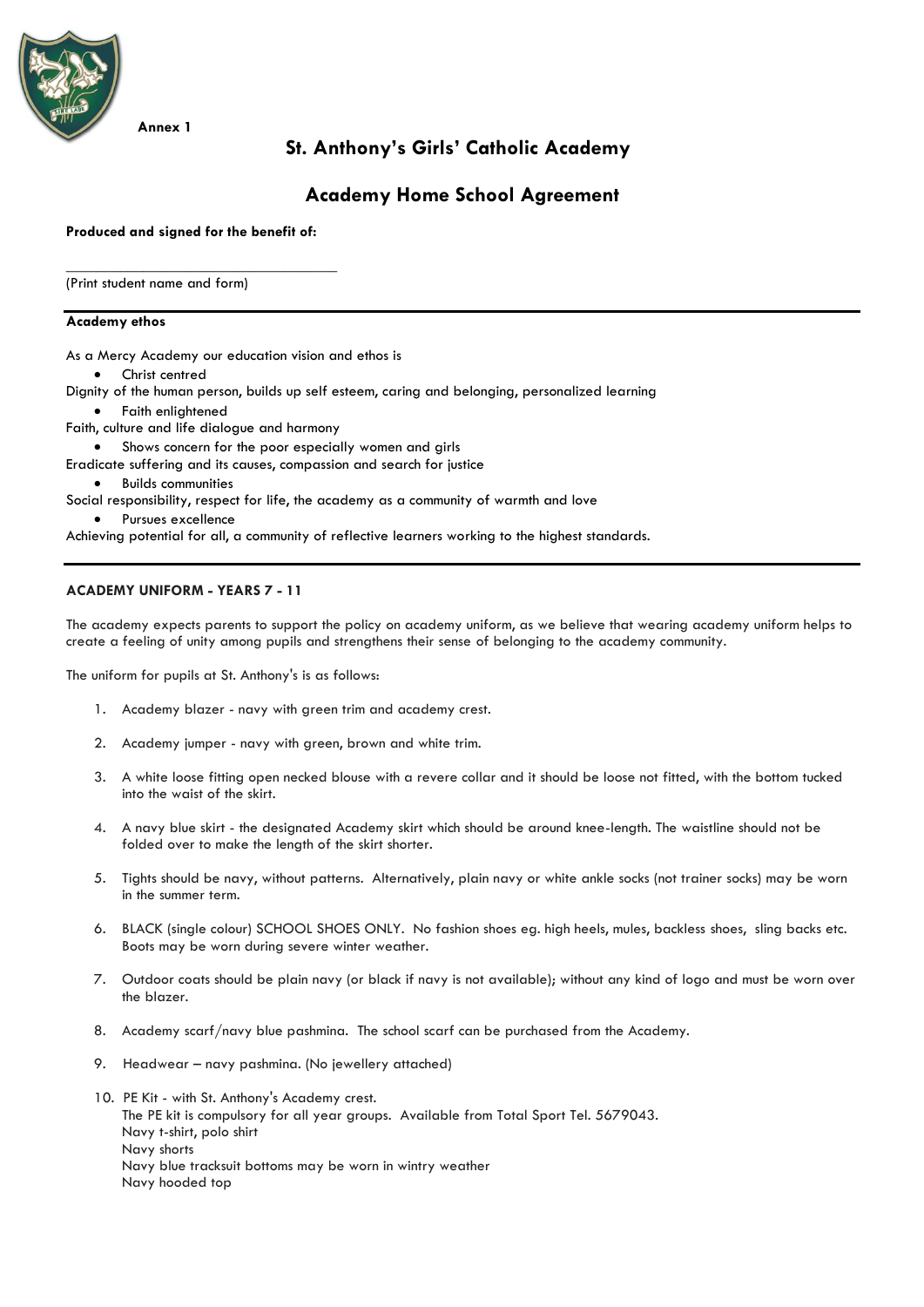Navy blue football socks (optional) Trainers / Cross Trainers (suitable for all activities) Gym sack (Optional)

#### **After Easter pupils may wear a summer uniform**

- 1. A white short-sleeved, revere, loose fitting open necked blouse worn with a blazer (optional sleeveless jumper)
- 2. The designated Academy skirt of an appropriate length.
- 3. White or navy ankle socks or tights.
- 4. The Academy sleeveless jumper may be worn.

#### **Please note**

- 1. Short or tight skirts or skirts with slits are not appropriate for academy wear.
- 2. Items of personal jewellery are not appropriate for academy wear. They may constitute a safety hazard and there is a risk of them being lost or stolen. Pupils may wear a wrist watch (no camera watches allowed). Pupils are not allowed to wear make-up. Earrings or piercing of any kind are not allowed. In the case of jewellery worn for medical purposes, e.g. migraines, medical evidence must be provided. The piercings must be removed for PE lessons, if possible. If it cannot be removed then it is the responsibility of the teacher to try to establish a safe situation to enable participation, by considering how, or if the activity can be made safe by amending the task or creating some other management strategy to make participation safe. Where safe participation cannot be assured then the pupil cannot take part in that element of the lesson. This policy is in line with Department of Education guidance on this matter.
- 3. In bad weather pupils may wear black boots to come to the academy.
- 4. Trainers are not allowed for wear in academy except for PE lessons. No fashion shoes eg. high heels, mules, backless shoes, sling backs etc..
- 5. Hair must always be tied back using a plain navy hair accessory. Braided hair, hair extensions and inappropriate use of hair dye are not compatible with academy uniform and are not allowed in the academy.
- 6. Academy bags should be of a suitable size to hold planner, exercise books and an A4 file.
- 7. Planners, bottles of water, etc must not be carried in blazer pockets.
- 8. The use of mobile camera phones in academy time is not permitted. The academy cannot take responsibility for the loss of items such as mobile phones. The academy recognises the need for some students to carry phones to and from academy for security reasons. However, mobile phones belonging to students in Y7-11 **must** be switched off whilst on the academy premises. Students who do not adhere to this policy will be disciplined in line with the academy discipline policy. If there is any need to contact a parent the academy will make contact.

#### **Academy Uniform Suppliers are:**

Little Gems Total Sport

#### **Mobile Phone/iPod/MP3 player agreement**

Academy staff appreciate that many parents like students to carry mobile phones to ensure security on journeys to/from academy or in case there is a change to family arrangements. Mobile phones may be carried onto the academy premises providing the pupil:

- has her mobile phone switched off at all times whilst on the academy premises
- keeps the mobile phone in her bag during the academy day
- receives calls/text messages prior to entering the academy premises in the morning and after leaving the academy premises at the end of the day. If there are any issues at academy or emergency during the academy day, then academy staff will contact parents or give students permission to contact parents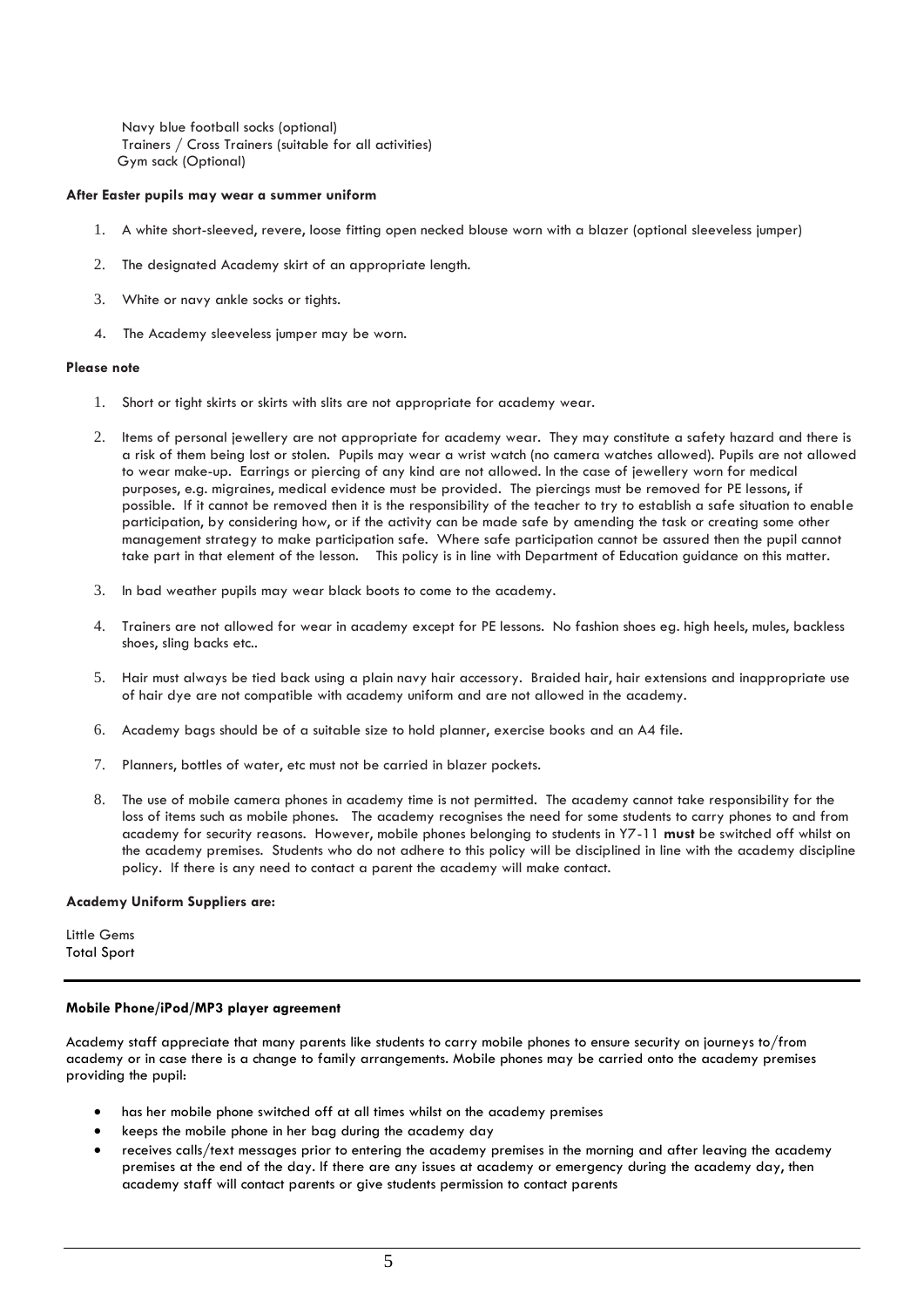- does not use their mobile phone to contact parents, other students/individuals inappropriately during the academy day
- does not use her mobile phone to capture still or video images, as well as sound clips, of any member of the academy community
- does not use mobile technology to intimidate, bully, harass or threaten others, as this will be counted as an infringement of network use. This may result in disconnection from the network or legal or civil disciplinary action. Uploading images and sound is only permissible if the subject involved gives permission. Ipods/MP3 players should not be used in class unless directed by a member of staff for valid educational reasons during appropriate classes e.g. Digital Cre8or, multi-media examination courses, etc.

Any violation of the above will result in the confiscation of the mobile phone/iPod/MP3 player and the pupil being dealt with in line with the Behaviour Management Policy. Parents will be asked to collect the item from the academy reception. The academy cannot take responsibility for any mobile phone/iPod/MP3 player which is lost or stolen.

#### **ICT Acceptable network and internet use agreement**

Access to computers and the internet is provided for the purposes of educational research and learning. Access to the internet is a privilege, not a right, and that access requires responsibility. The purpose of this policy is to provide rules for appropriate use of these facilities. The academy reserves the right to examine or delete files that may be held on its computer system, and to monitor any internet sites visited.

As a pupil I will:

- abide by log-on procedures and only use my own personal user-account and password to access the network
- not damage computers, peripherals or any part of the network
- refrain from accessing any web pages, or producing work that would be considered offensive because of pornographic, racist, violent or illegal content
- not send or display offensive messages or pictures, that could cause others pupils to be distressed or anxious
- not use obscene language
- not use the computer system to access chat forums/social networking sites
- not attempt to download or install any software applications, including viruses
- not violate copyright laws

Any violation of the above may result in: a temporary or permanent ban on internet/computer use and the student may face further disciplinary action.

Parents/carers will be informed when applicable, police or local authorities may be involved if necessary, external agencies such as social networking or email member sites may be contacted and informed.

I have read and understood the above agreements and will comply fully.

I will

- attend academy regularly and on time
- wear correct academy uniform, including journeys to and from academy
- arrive at lessons on time, fully prepared and ready to work
- move about the building in a calm and responsible manner
- be responsible for my own behaviour and learning, trying to reach my full potential
- do my homework on time and to the best of my ability
- treat all other members of the academy and community with respect
- respect the academy building and keep its environment clean and tidy
- observe the mobile phone agreement
- observe the acceptable network and internet use agreement

Signature:

(Pupil)

As a parent/carer I will:

see that my daughter attends academy regularly, on time, properly equipped and in uniform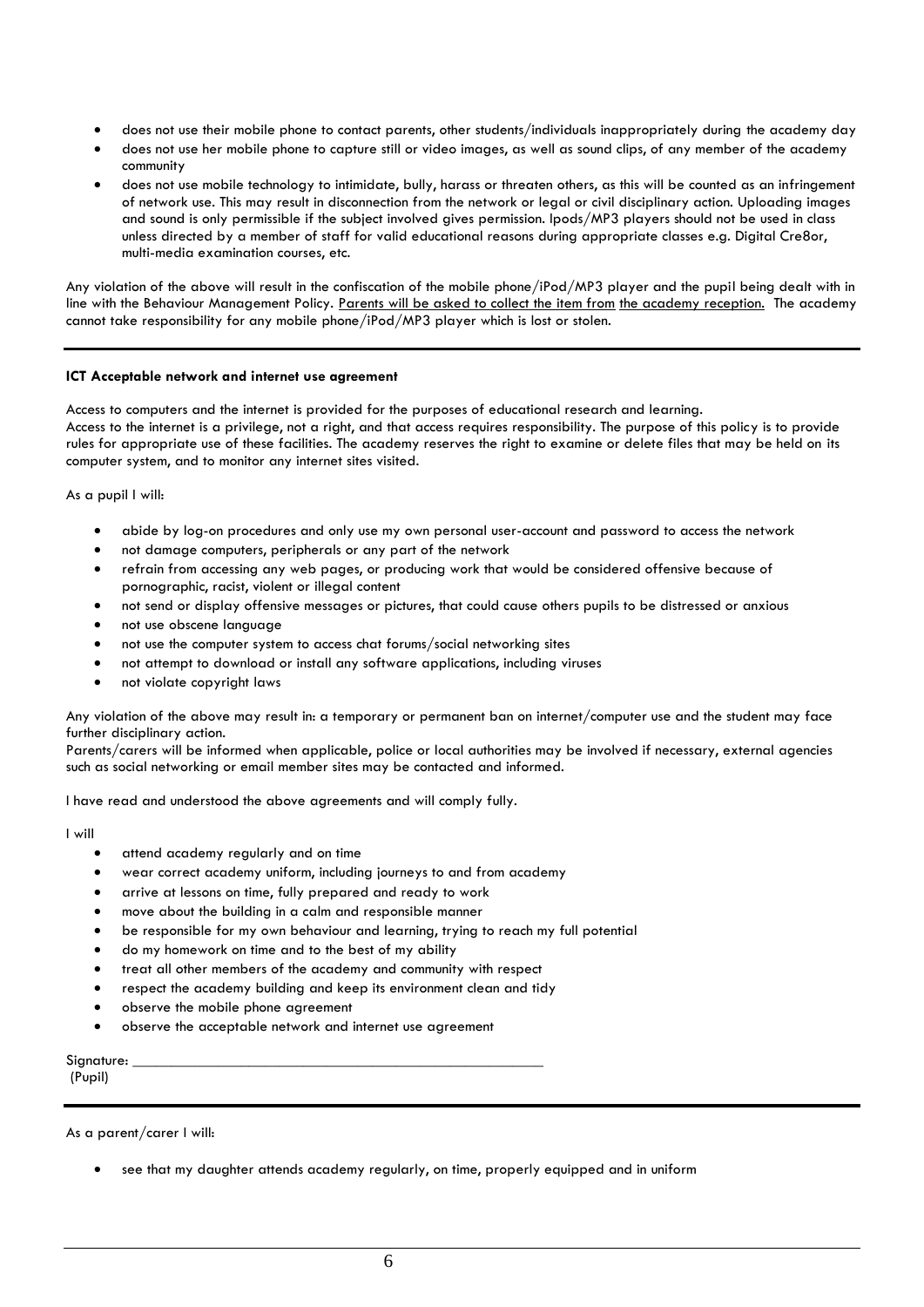- ensure that my daughter follows the academy rules, abides by the mobile phone agreement and the acceptable network and internet use agreement
- support my daughter with her homework and other opportunities for learning at home
- make the academy aware of any concerns or problems that might affect my daughter's work or behaviour
- take an interest in my daughter's progress, attending open-evenings and events where possible

Signature: \_\_\_\_\_\_\_\_\_\_\_\_\_\_\_\_\_\_\_\_\_\_\_\_\_\_\_\_\_\_\_\_\_\_\_\_\_\_\_\_\_\_\_\_\_\_\_\_\_\_\_\_\_\_\_\_\_ (Parent/Carer)

As an academy we will:

- treat and respect you as an individual
- provide a safe and stimulating environment in which you can work
- offer an exciting, challenging and worthwhile education
- give you regular feedback on your progress
- give you praise, encouragement and advice on how to make further progress
- not tolerate bullying of any sort

Signature: \_\_\_\_\_\_\_\_\_\_\_\_\_\_\_\_\_\_\_\_\_\_\_\_\_\_\_\_\_\_\_\_\_\_\_\_\_\_\_\_\_\_\_\_\_\_\_\_\_\_\_\_\_\_\_\_\_ (Head Teacher)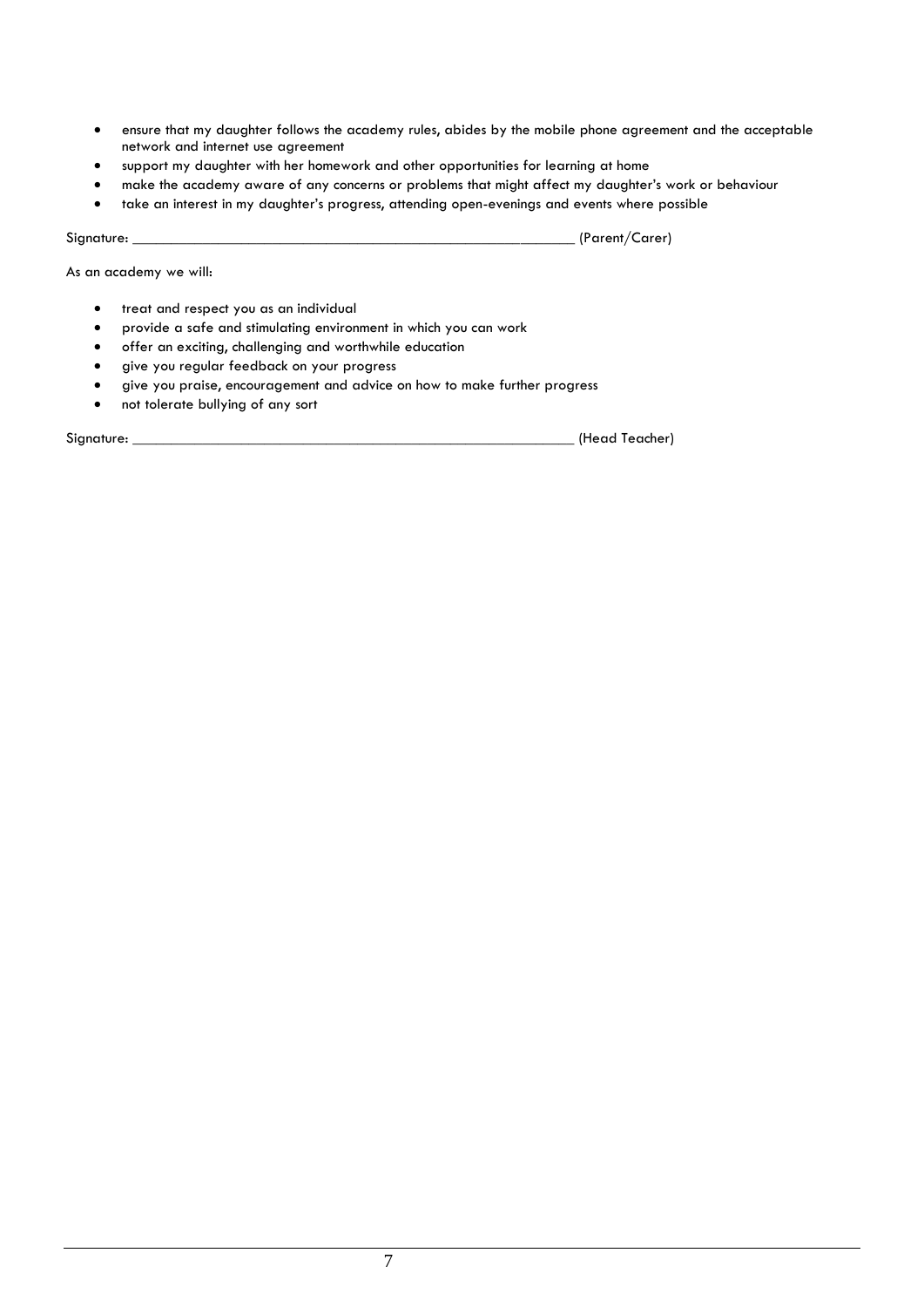### **Sixth Form Contract**

### **I agree to fulfil the following requirements for the duration of my time in the Sixth Form:**

I will ensure a high level of attendance (95%) plua and punctuality at all lesson, tutorial time and assemblies. If possible, I will inform my tutor and appropriate members of staff in advance of any planned absence, otherwise I will ring in on the first day. I understand that it is essential that a note from my parents/guardians, explaining all absences, must be brought in immediately on my return to Sixth Form.

I will wear only the official Sixth Form uniform and, I will not wear nose studs or other unorthodox forms of jewellery.

I realise that the Sixth Form has a positive work ethic and that I must arrive at each lesson fully prepared with the correct equipment and with all work up to date. I will complete work to a high standard and to specified deadlines. If I have to miss a lesson, I will see my tutor and the relevant members of staff in advance.

I understand that study periods are built into my timetable to enable me to focus in on the demands of the courses that I have chosen to study: coursework, presentations or preparation for examinations. Therefore, in these periods I am to be actively studying in a designated work area and observe a positive work ethos.

I understand that I may leave the site once a day, at lunchtime. For all other times I must get permission from my tutor and sign out when I leave and on my return.

I will abide by the Sixth Form behaviour rules on serving as a role model for students in the Academy.

I will respect the fabric of Sixth Form areas in Gabriel and Somerleyton Centre. I will do my part to ensure that all areas remain litter free.

I understand that I may use a mobile phone in the common but not in main school and never in lessons.

I understand that students should be respectful and polite to members of staff and to each other. Bullying is **not** tolerated, and the inappropriate use of Social Media will be severely dealt with.

I agree to avoid holidays in school time and not to do more than 8 hours paid work per week.

I understand the Sixth Form sanctions; withdrawal of any financial support; not being entered for examinations; if I have not completed the course or coursework; placed 'on report'; a first formal warning in the presence of my tutor; a second formal warning in the presence of my parents; after that I may be asked to leave the Sixth Form.